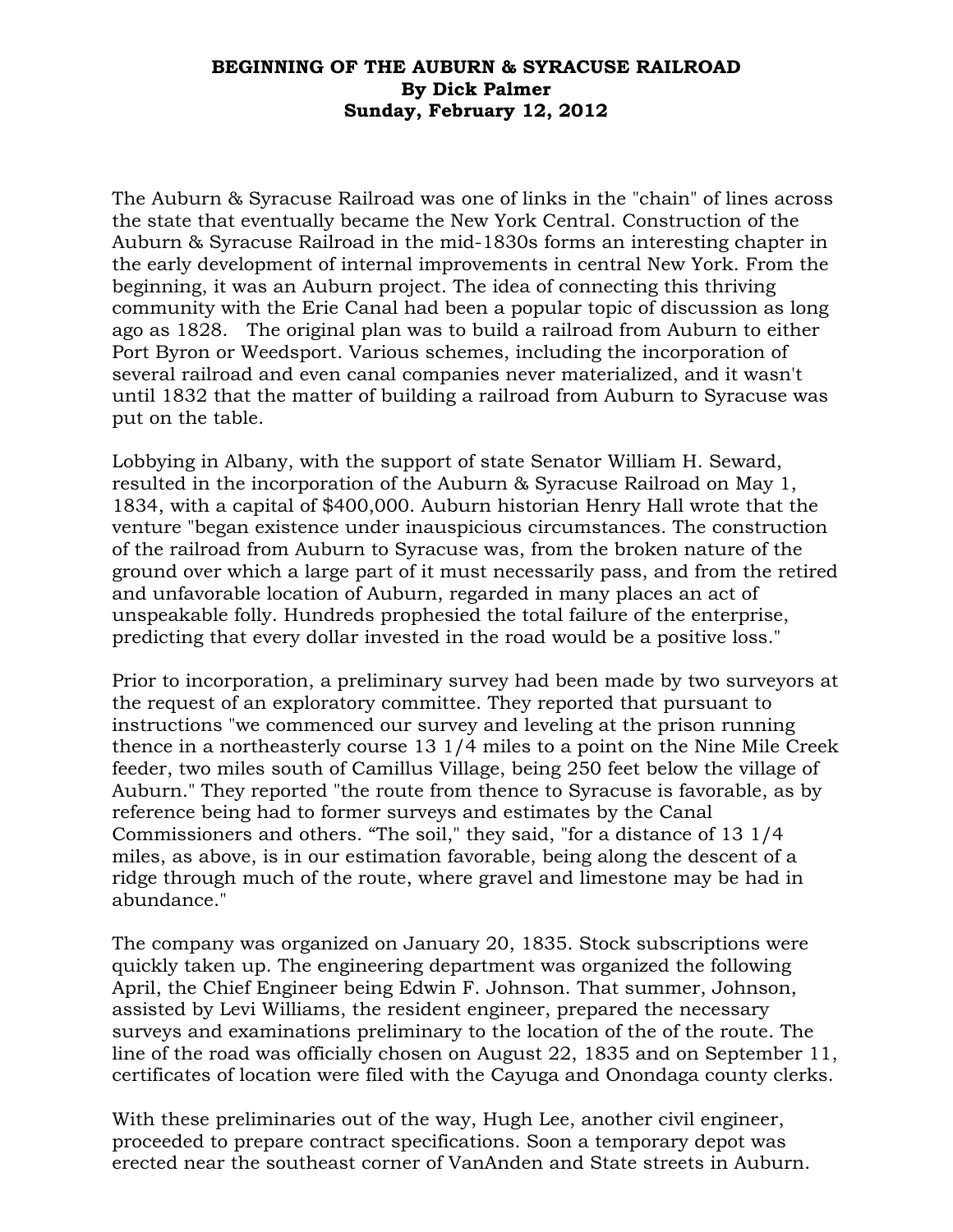Work quickly got underway under the supervision of Colonel Levi Lewis, the first superintendent. On August 22, 1835, Johnson advertised for bids for grading, masonry, and bridges. Bids would be received until noon on October 15th. Plans for the different structures were available for examination at Johnson's office in Auburn. The bids were received and let and worked commenced on May 1, 1836.

The contract specifications for the wooden rails initially used were extremely specific. They called for one million board feet of Norway pine for rail timbers to measure 5.5 by 6.5 inches, in lengths of 18, 21, 24 and 27 feet, or of the same dimensions in yellow pine. Also called for was one million board feet of bed timbers of white cedar and chestnut, 4 by 8 inches, not less than 18 feet in length. Also needed were 50,000 crossties of white cedar, chestnut, white oak or red beech, 5.5 by 6.5 inches, 8 feet in length, and framed and ready to receive the rail timbers.

Three fifths of the timber were to be delivered by November 10, 1836 and the remaining supply by June 1, 1837, and deposited along the embankment, or along the south bank of the Erie Canal between Syracuse and Weedsport. The portions first delivered were to have been cut before March 15, 1836, and the balance either within that time or between November 15, 1836 and March 1, 1837. The timbers were expected to be of high quality, free of knots and sap, except along one edge where it was not to exceed 1.5 inches in width.

The company very wisely chose to adopt standard gauge of that time which was 4 feet, 8 3/4 inches for the tracks since it was to be a link in the chain of railroads from Albany to Buffalo. The exact length of the line was 25.73 miles. The total descent from the depot in Auburn to that in Syracuse was 271 feet, making an average descent of 10.54 feet per mile. The maximum line inclination of the grade line was 30 feet per mile, which extended only 8,600 feet, or a mile and a half, extending westward from the west side of Nine Mile Creek Valley near what is today Martisco. The railroad was generally straight, 62 percent being on tangent.

To tap the resources of the mills then existing along the Owasco Outlet in Auburn, a spur was built from the main line through Garden Street, Franklin, and Seminary Streets to Genesee Street, where a freight station was to be built. To get through these streets required 400-foot radius curves. This line could only be maneuvered with horses and was abandoned in 1841 after a permanent station was built at the corner of Chapel and State Streets. Except for three miles, this was originally laid out as a double track railroad.

As mentioned, wood was used primarily due to the scarcity of conventional railroad iron. Mudsills measuring 6.5 inches by 5.5inches or 8 by 4 inches were placed in trenches. On these, crossties were laid three feet apart. The ties were 8 feet long and 6 feet, 6 inches squared, hewed out in the middle and ends tapered down. Wooden stringers 5.5 inches by 6.5 inches square were fastened with wedges by securing them in the notches of the crossties. The mudsills and stringers were of yellow pine, crossties, white cedar, and wedges, red cedar. The wedges were three inches across, 12 inches long and 1 1/8 inches thick on one end and 1/8 of an inch thick on the other end. Opening of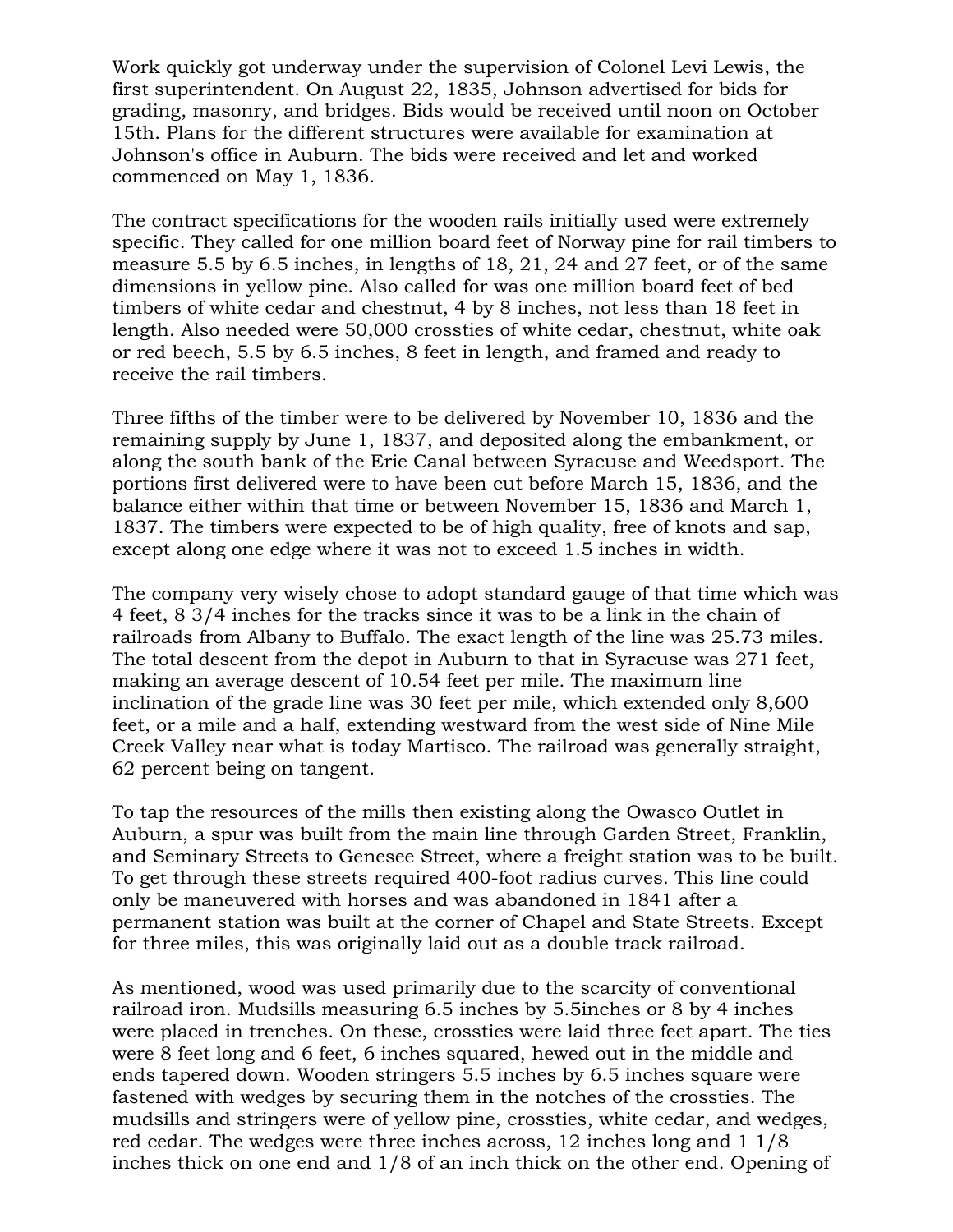the railroad was celebrated on Christmas Day, 1837 with an excursion from Auburn to Syracuse and return. The train consisted of several cars on which stagecoach bodies had been mounted, drawn by horses furnished by Col. John M. Sherwood, the famous stagecoach proprietor. Financial troubles precluded the use of strap iron rails for the moment, and wooden ribbons and horse-drawn cars - were used until the company became financially capable of purchasing conventional railroad equipment, could be procured.

Due to extreme advances in prices, inflation and the inability to secure capital, the board of directors, on June 5, 1837, authorized the treasure to issue \$100,000 in interest-bearing notes with six-month maturity in denominations not less than \$5 to help cover construction costs. Thomas Y. Howe, the treasurer, said this was done "preferring to proceed with the work rather than to abandon it after the expenditure of so much money. He said this was done at the request of the creditors and contractors to prevent from being financially ruined. How said the issuance of notes was the alternative to trying to force investors to live up to their commitments. In those days stock was purchased in the installment plan and since the country was during a depression, the investors were having their own financial problems. The notes were also used as collateral for borrowing money.

But even this was not enough, and the Auburn & Syracuse became one of five railroads to receive loans from the state of New York. The Auburn & Syracuse eventually secured \$200,000 from the state which it paid back in about three years at five percent interest.

The only engineering obstacle was bridging the Nine Mile Creek valley (a short distance west of Martisco). It was decided that a fill would be more practical than a bride. This work which included arches for the creek and highway, were completed by November 1837, using fill excavated from adjoining property.

Soon the wooden tracks were laid and on Christmas Day, 1837, a special horse-drawn train, consisting of two 24-person capacity cars drawn by horses in tandem, left Auburn with a group of 50 people on the first trip, at 11:20 a.m. Some have said these cars were improvised from stagecoaches. However, stagecoaches of the day could only accommodate a maximum of 10 or 12 passengers, which debunks that theory.

Forty-nine minutes later and eight miles from Auburn, the horses were changed and proceeded another five miles to what is now Martisco, which was as far as tracks were in place. After returning a short distance, presumably at Halfway, the excursionists partook of refreshments, and arrived back in Auburn at 3 p.m. Exclusive of stops, the average speed was 10 miles per hour which must have been a fast trot for the horses.

The company decided it was in their best interests to contract out the use of the line upon liberal terms with Col. John M. Sherwood of Auburn until such time it could procure locomotives. Sherwood was to receive half of the revenue from freight and passenger service.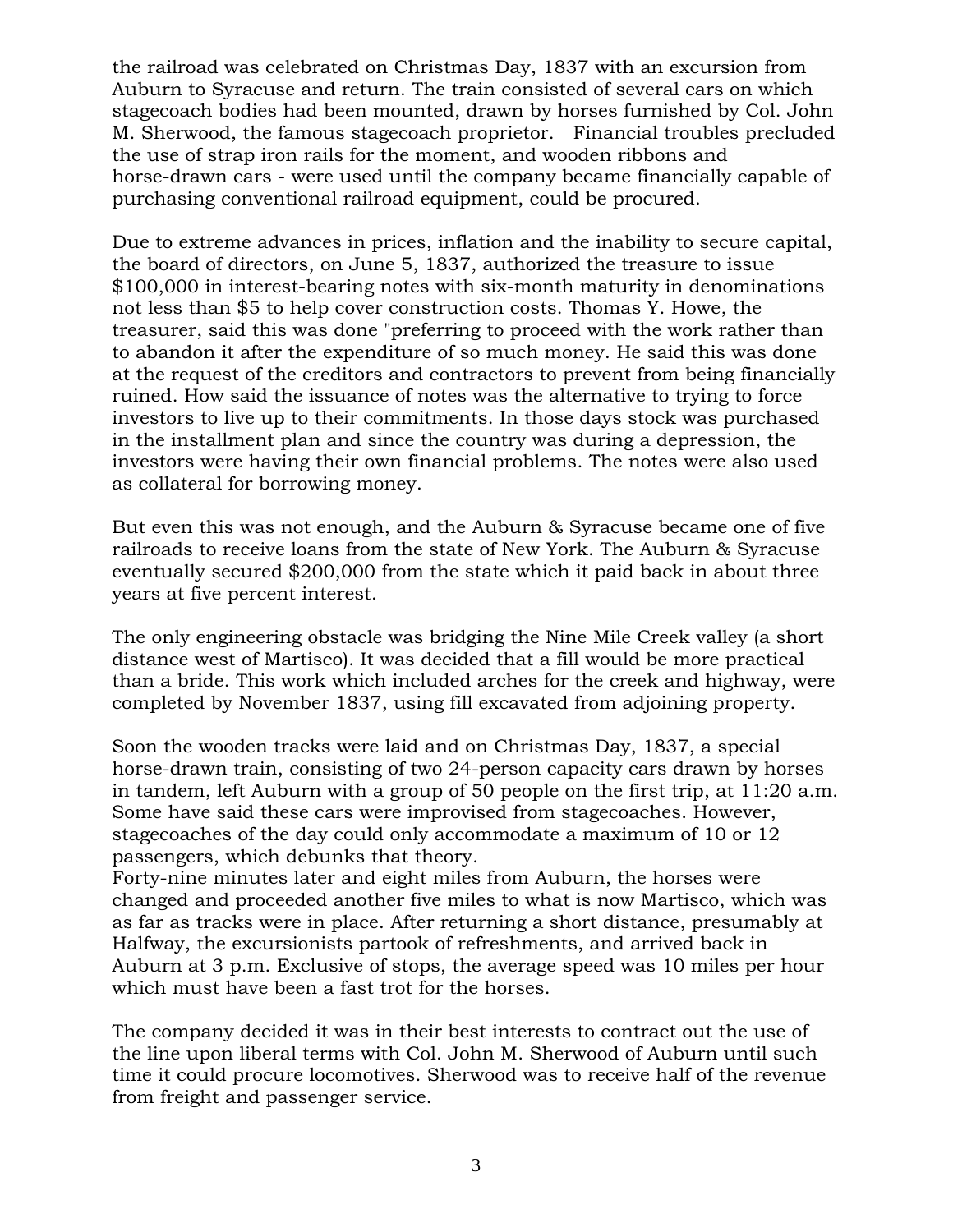The first official trip to Geddes occurred on January 8, 1838. Five cars crowded with passengers left Auburn at 9:30 a.m. and were met at Halfway by another car which had been brought out from Geddes, which returned with them. The train arrived at the first temporary terminal near the Genesee Turnpike in Geddes at 12:30 p.m. where the passengers were taken in carriages and feted with dinner at the Syracuse House (on Clinton Square). After appropriate toasts and feasting, the train returned to Auburn at 8:45 p.m.

By its charter, the Auburn & Syracuse Railroad was authorized to carry both passengers and freight - a luxury denied to other railroads which closely paralleled the Erie Canal that were limited to just passengers. The Auburn & Syracuse Railroad was obligated to pay to the state the equivalent of the toll collected from freight on the canal. A later amendment to the charter changed this so that the toll would only be charged on freight during the canal navigation season. Eventually this was annulled.

By November 1837, both roadbed and superstructure (except for laying the rails) were far enough advanced for service to begin on the bare wooden track. Except for three miles in the vicinity of Camillus to what was later called Sweet's Crossing, the roadbed was laid out as a double track line. There was no major bridge work except at what is now Martisco, across the Nine Mile Creek valley, when a 700-foot earth embankment was created. Stone highway and stream underpasses were also constructed, but no wooden bridgework. During construction, the daily wage of a common laborer was between 75 cents and \$1. A man with a team of horses was paid between \$2 and \$2.50.

Between December 1837 and June 1839, trains were horse drawn. Two horses were harnessed one behind the other, pulling two coaches with a capacity of 24 persons each. Whether these were old stagecoaches as tradition states is questionable as stagecoaches accommodated no more than 10 people. And even that was overcrowded. The 26 miles was covered in 3 1/2 hours, with two changes of horses.

Because the number of passengers was not very great, the railroad contracted with Colonel John M. Sherwood of Auburn to operate the line until such time as steam locomotives were purchased. The fare was \$1; 45 cents of which went to the railroad company and Sherwood kept the rest. He was responsible for furnishing the horses and maintaining the coaches. No freight was carried until steam locomotives arrived in June 1839. Two daily round trips were made, although there are indications the railroad was not initially operated during the winter months. The following account indicates the original station must have been in what is now Solvay.

James S. Buckingham, an English traveler, wrote:

"Thursday, August 9th, 1838. - We left Syracuse in a coach that conveyed us to a railway, beginning at a distance of three or four miles from the town, to take us to Auburn. But great was our disappointment at finding that, instead of a locomotive engine, the cars were drawn by horses, of which there were only two to draw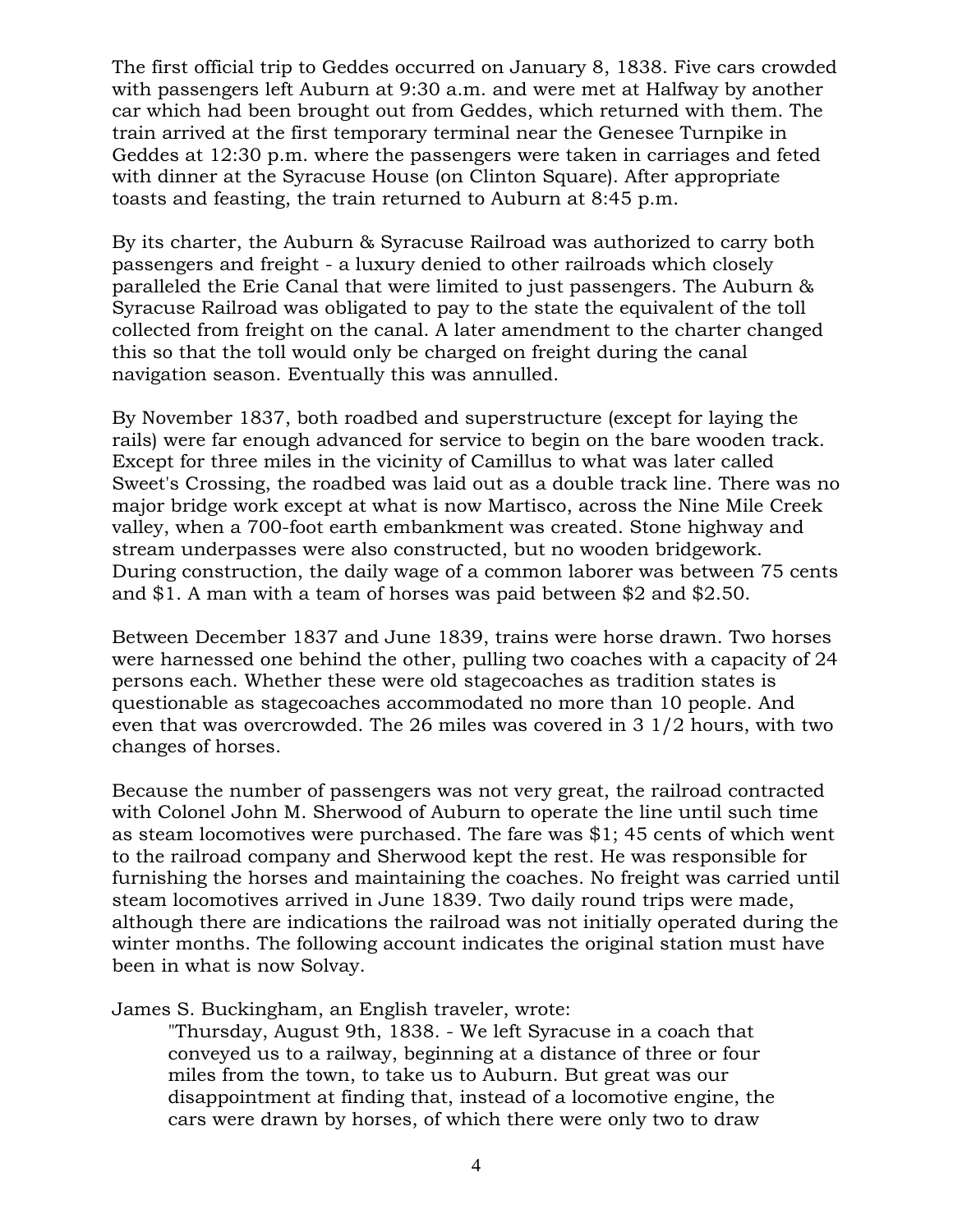about twenty passengers, the horses being placed one before the other, as tandems are driven, and not abreast. "The rails, too, were of wood instead of iron, and the rate of traveling was estimated to be about six miles an hour. We had to wait half an hour before starting, and our progress was then so tedious that we thought of getting out to walk the distance, as the most expeditious mode of the two, when, to add to our mortification, we met a train of cars drawn by a single horse coming right against us, and, the rails being single and the places for turning off being wide apart, we had to shift our tandem paid from the front to the hind part of the train, and be drawn back about a mile and a half to get off the track, and let our advancing rival go past us. After a very tedious ride of four hours in performing 22 miles, we reached Auburn."

In the fall of 1838, the Auburn & Syracuse Railroad erected a depot on what became West Washington Street between Salina and Clinton street. But this only remained in place until the following spring when the Syracuse & Utica Railroad completed its depot between Salina and Warren streets. For the use of this depot the Auburn & Syracuse paid one third of both its construction and maintenance costs. This structure existed for 30 years.

Near the Erie Canal, the Auburn & Syracuse erected a warehouse for \$2,600 from which freight was transferred between trains and canal boats. A stone engine shed was erected in Auburn. Aside from that, there were no other permanent buildings erected initially. A few years later, the Auburn & Rochester Railroad erected a commodious brick station near Auburn Prison. This sort of operation continued until June 1839 when the railroad took delivery of three 10 1/2-ton steam locomotives of the 4-2-0 wheel arrangement from Rogers, Ketcham & Grosevenor of Paterson, New Jersey. They were appropriately named the "Syracuse" and "Auburn." They were the seventh, eighth and fourteenth locomotives produced by that builder. The single drive wheels of each locomotive measured four feet, eight inches and the cylinders were of 10 1/2 inches bore with an 18-inch stroke.

Gradually, the wooden ribbons, or battens, were removed as they would not support the weight of locomotives. They were replaced by strap rails 2 1/4 inches wide, 3/4-inch-thick and in sections 18 feet in length. They were fastened to the rail timbers with rectangular nails 4 1/2 inches long. So that they would like closer to the center of the stringers, they were nailed three quarters of an inch from the inner edge of the latter. After they were attached the inside corner of the stringer was beveled off. The crossties, laid at three-foot intervals, were fastened to their supports by six-inch iron nails. The cost of this superstructure per mile was a little more than \$4,000.

The first inaugural trip with a steam locomotive occurred on June 4, 1839. Some 200 passengers rode this train. It left Auburn shortly before noon and arrived in Syracuse at 1:20 p.m. The running time was an hour and eight minutes, including 20 minutes in stoppages. The train was met by a brass